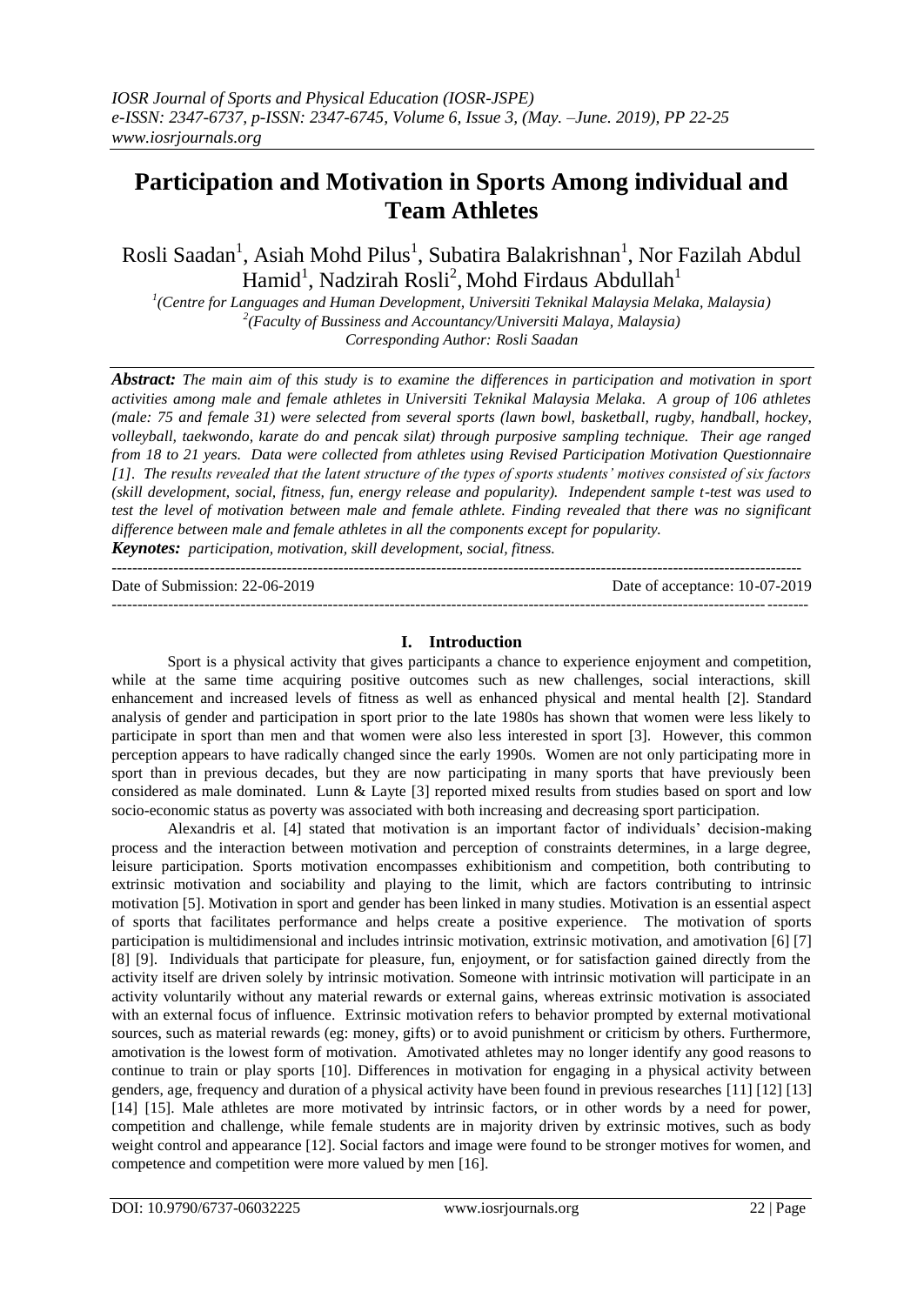The present study attempted to examine the possibility of differences in the participation motivation of sports among athletes in Universiti Teknikal Malaysia Melaka base on gender and sport events. The study also intended to determine the motivational factors that males and female athletes had for participating in sport. In this study sport was divided into individual and team sports.

## **II. Respondents**

The respondents in this research were 105 students from the Universiti Teknikal Malaysia Melaka (age 22.4 years). In this project the Revised Participation Motivation Questionnaire [1] has been adopted. This questionnaire has been widely used in several studies of motives to participate in youth sports. The athletes completed the PMQ (Gill et al., 1983) namely, a 30-item list of possible reasons athletes have to participate in sport. A five-point Likert scale was used. Respondents answered the stem "I participate in sport because ..", indicating their preferences from 1 ("not at all important") to 5 ("extremely important"). Participation from the athletes was voluntary and consent was implied by filling out the survey. Participants were informed about the objective of the investigation and were informed that they were not obliged to respond to any questions if they were not comfortable doing so. They were also informed that they were free to withdraw at any time without penalty. The questionnaires and surveys were distributed to the participants by the coaches and were collected by the coaches as well. The researcher did not have any contact with the participants and codes were used to classify and categorize all the data collected to ensure confidentiality.

# **III. Data analysis**

The data were analysed using IBM SPSS Statistics (22.0) software. The results of the participation motivation in sport were presented using descriptive statistics. The basic descriptive parameters were calculated (mean, standard deviation) and independent sample t-test.

### **IV. Results**

The results of data analysis are shown in table 1. The male athletes scored higher in skill development (Mean = 4.55; SD = 0.40), social status (Mean= 4.41; SD=.62), fitness (Mean = 4.41, SD=.50), Fun (Mean = 4.29; SD =.64), energy release (Mean =4.23; SD=.65) and popularity (Mean =4.17; SD=.50). While female athletes scored higher scored higher in skill development (Mean = 4.46; SD = 0.51), social status (Mean= 4.40; SD=.62), fitness (Mean = 4.19, SD=.59), Fun (Mean = 4.16; SD = .59), energy release (Mean = 4.14; SD=.66) and popularity (Mean =3.81; SD=.59).

**Table 1: Mean and Standard Deviation of participation motivation variables**

| Variable          | Male |      | Female |     |
|-------------------|------|------|--------|-----|
| Skill development | 4.55 | 0.40 | 4.46   | .51 |
| Social            | 4.41 | 0.62 | 4.40   | .62 |
| <b>Fitness</b>    | 4.41 | 0.50 | 4.19   | .59 |
| Fun               | 4.29 | 0.64 | 4.16   | .59 |
| Energy release    | 4.23 | 0.65 | 4.14   | .66 |
| Popularity        | 4.17 | 0.50 | 3.81   | .59 |

|  |  |  | Table 2: Independent Sample t-test between Gender |
|--|--|--|---------------------------------------------------|
|--|--|--|---------------------------------------------------|

|                   | Gender | N  | Mean | <b>SD</b> | t-value | Sig. Level |
|-------------------|--------|----|------|-----------|---------|------------|
| Skill development | male   | 75 | 4.55 | .40       | 1.041   | .301       |
|                   | female | 31 | 4.46 | .51       |         |            |
|                   | male   | 75 | 4.41 | .62       |         |            |
| Social            | female | 31 | 4.40 | .62       | .117    | .907       |
|                   | male   | 75 | 4.41 | .50       |         |            |
| Fitness           |        | 31 |      |           | 1.934   | .06        |
|                   | female |    | 4.19 | .59       |         |            |
|                   | male   | 75 | 4.29 | .64       |         |            |
| Fun               | female | 31 | 4.16 | .59       | .987    | .326       |
|                   | male   | 75 | 4.23 | .65       |         |            |
| Energy release    | female | 75 | 4.14 | .66       | 0.661   | .510       |
|                   | male   | 31 | 4.17 | .50       |         |            |
| Popularity        | female | 75 | 3.81 | .59       | 2.532   | .013       |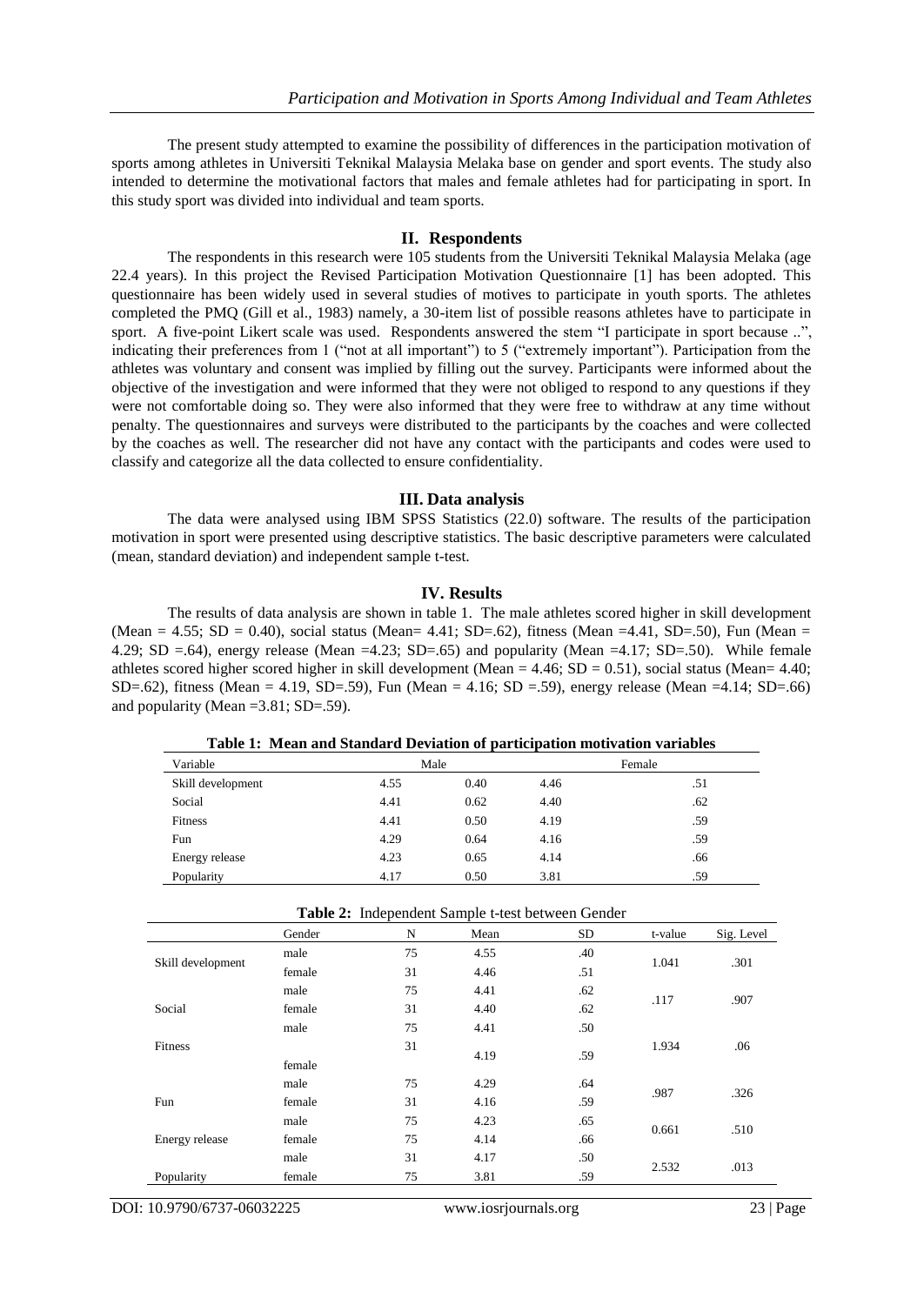Table 2 present the independent-samples t-test result between male and female athletes. The results revealed: (i) there were no significant differences between the scores of male athletes (M=4.55; SD=.40) and female athletes ( $M = 4.46$ ;  $SD = .51$ ) in skill development, t (106) = 1.041, p > .06. (ii) there were no significant differences between the scores of male athletes  $(M=4.41; SD = .62)$  and female athletes  $(M= 4.40; SD = .62)$  in social, t (106) = .117,  $p > 0.907$ . (iii) there were no significant differences between the scores of male athletes  $(M=4.41; SD=0.62)$  and female athletes  $(M=4.40; SD=0.62)$  in fitness, t  $(106) = 1.934, p > 0.06$ . (iv) there were no significant differences between the scores of male athletes  $(M=4.41; SD=0.50)$  and female athletes  $(M= 419;$ SD=.59) in fun, t (106) = .987, p > .326 in fitness. (v) there were no significant differences between male athletes (M=4.23; SD=.65) and female athletes (M=4.14; SD=.66) in energy release, t (106) = .661, p > 0.510 and (vi) there were significant differences between male athletes (M=4.17; SD=.50) and female athletes  $(M=3.81; SD=.59)$  in popularity, t  $(106) = 2.532$ , p < 0.013.

#### **V. Discussion**

The aim of this study is to examine the possibility of differences in the participation motivation of sports among athletes in Universiti Teknikal Malaysia Melaka based on gender and sport events. The study also intends to determine the motivational factors that males and females had for participating in sport. In this study, sport is divided into individual and team sport. Motivational factors for sports participation are a central area of research in this study. Results showed that skill development and social activities were the most common motivator for both males and females in individual and team sport. Both males and female athletes cited skill development as their primary motives for participation in both individual and team sport. This finding is in line with previous studies by Frederick and Ryan [17] who reported that competitive sport participants rated skill development as their primary motivator. This is a very positive finding in terms of enhancing physical fitness. Sport can have a positive impact on one's physical health. Dwyer [18] examined college students' motives for participation in sport and found that their motives were improving skills, fitness, fun and challenge. Thus many sport participants, in different situations, would increase skill development, social, fitness, fun, popularity and energy release as major motives for sport participation. However, playing a competitive sport may bring an increasing pressure from coaches, fellow team mates, media and the general public. The current study, supported by the literature, raises the issue of the negative effect of competitive sport on some people, which in turn raises the need for increased awareness of positive physical health for all concerned.

In sport and group activities, people learn to help others, to be consistent with the group, to extend cooperation, to offer forgiveness, to show dedication, to exhibit independence, to display self-confidence, to respect the law, and to form friendship with others. In general, individuals' social growth will be developed through group activities including team sports. Participation in sports and group activities causes an increase to social skills such as accountability, problem solving skills, improved interpersonal relationships, decisionmaking and social development of students [19] [20].

#### **VI. Conclusion**

Skill development and social activities was the most common motivator for both males and females in individual and team sport. Both males and female athletes cited skill development as their primary motives for participation in both individual and team sport.

#### **References**

- [1]. D. L. Gill, J.B. Gross, and S. Huddleton, Participation motivation in youth sports, *International Journal of Sport Psychology. 14(1),* 1983, 1-14.
- [2]. ISC. Sport for Life. The Irish Sports Council's Statement of Strategy 2003 2005. Dublin.
- [3]. P. Lunn, and Layte, R., Sporting Lives: An Analysis of a Lifetime of Irish Sport. Issue 2 of Research series, 2008, ESRI.
- [4]. K. Alexandris, C. Tsorbatzoudis, G. Grouios, Perceived constraints on recreational sport participation: investigating their relationship K with intrinsic motivation, extrinsic motivation and amotivation. *Journal of Leisure Research, 34(3):* 2002, 233-252.
- [5]. R.A. Recours, N. Souville, J. Griffet, Expessed motives for informal and club association-based sports participation. *Journal of Leisure Research, 36(1),* 2004, 1- 22
- [6]. L.G. Pelletier, M.S Fortier, R.J. Vallerand, K.M Tuson, N.M Briere, and M.R Blais, Toward a new measure of intrinsic motivation, extrinsic motivation, and amotivation in sports: The Sport Motivation Scale (SMS). *Journal of Sport & Exercise Psychology, 17(3),* 1995, 35-53.
- [7]. L.G Pelletier, M.A Rocchi, , R.J. Vallerand, E.L Deci, and R.M Ryan, Validation of the revised sport motivation scale (SMS-II). *Psychology of Sport Exercise, 14(3), 2013*, 329-341.